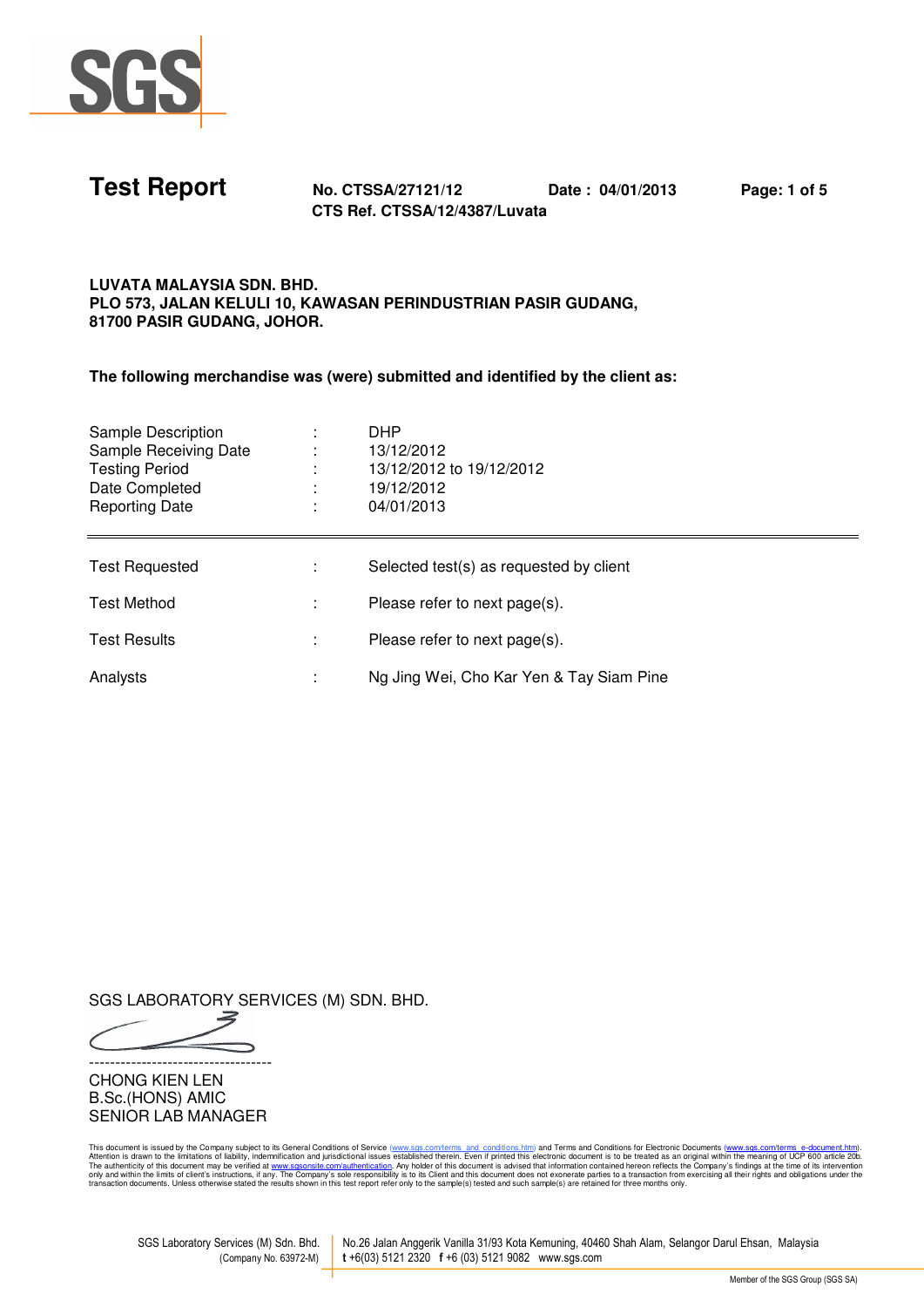

**Test Report No. CTSSA/27121/12 Date : 04/01/2013 Page: 2 of 5 CTS Ref. CTSSA/12/4387/Luvata** 

Test results:

Test Part Description :

Sample Description : DHP

# **RoHS Directive 2011/65/EU Annex II**

| Test Item(s):                                                                         | Unit  | <b>Test Method</b>                                            | Results  | <b>MDL</b>     |
|---------------------------------------------------------------------------------------|-------|---------------------------------------------------------------|----------|----------------|
| Cadmium (Cd)                                                                          | mg/kg | With reference to IEC 62321:2008, and<br>performed by ICP-OES | N.D.     | $\overline{2}$ |
| Lead (Pb)                                                                             | mg/kg | With reference to IEC 62321:2008, and<br>performed by ICP-OES | N.D.     | $\overline{2}$ |
| Mercury (Hg)                                                                          | mg/kg | With reference to IEC 62321:2008, and<br>performed by ICP-OES | N.D.     | $\overline{2}$ |
| Hexavalent Chromium (CrVI) by<br>Spot test / boiling water<br>extraction (optional) # | $---$ | With reference to IEC 62321:2008                              | Negative |                |
| <b>Sum of PBBs</b>                                                                    | mg/kg | With reference to IEC 62321:2008, and<br>performed by GC-MS   | N.D.     |                |
| Monobromobiphenyl                                                                     | mg/kg | With reference to IEC 62321:2008, and<br>performed by GC-MS   | N.D.     | 5              |
| Dibromobiphenyl                                                                       | mg/kg | With reference to IEC 62321:2008, and<br>performed by GC-MS   | N.D.     | 5              |
| Tribromobiphenyl                                                                      | mg/kg | With reference to IEC 62321:2008, and<br>performed by GC-MS   | N.D.     | 5              |
| Tetrabromobiphenyl                                                                    | mg/kg | With reference to IEC 62321:2008, and<br>performed by GC-MS   | N.D.     | 5              |
| Pentabromobiphenyl                                                                    | mg/kg | With reference to IEC 62321:2008, and<br>performed by GC-MS   | N.D.     | 5              |
| Hexabromobiphenyl                                                                     | mg/kg | With reference to IEC 62321:2008, and<br>performed by GC-MS   | N.D.     | 5              |
| Heptabromobiphenyl                                                                    | mg/kg | With reference to IEC 62321:2008, and<br>performed by GC-MS   | N.D.     | 5              |
| Octabromobiphenyl                                                                     | mg/kg | With reference to IEC 62321:2008, and<br>performed by GC-MS   | N.D.     | 5              |
| Nonabromobiphenyl                                                                     | mg/kg | With reference to IEC 62321:2008, and<br>performed by GC-MS   | N.D.     | 5              |
| Decabromobiphenyl                                                                     | mg/kg | With reference to IEC 62321:2008, and<br>performed by GC-MS   | N.D.     | 5              |

SGS LABORATORY SERVICES (M) SDN. BHD.

┑ -----------------------------------

CHONG KIEN LEN B.Sc.(HONS) AMIC SENIOR LAB MANAGER

This document is issued by the Company subject to its General Conditions of Service (<u>www.sess.com<sup>pl</sup>erns and conditions filesting and Conditions (including the Company). Attention is drawn to the term is the company's fi</u>

SGS Laboratory Services (M) Sdn. Bhd. No.26 Jalan Anggerik Vanilla 31/93 Kota Kemuning, 40460 Shah Alam, Selangor Darul Ehsan, Malaysia (Company No. 63972-M) **t** +6(03) 5121 2320 **f** +6 (03) 5121 9082 www.sgs.com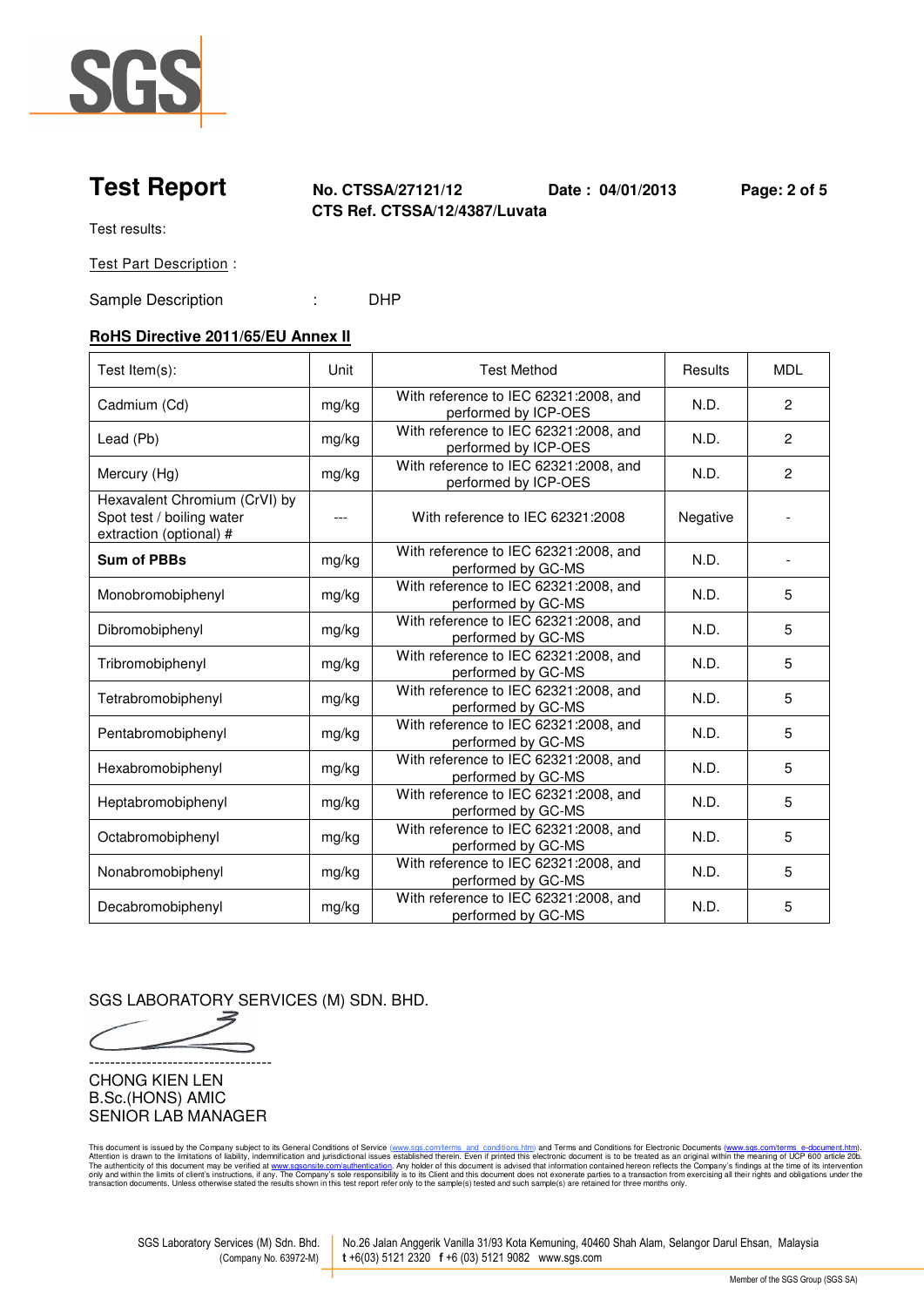

## **Test Report No. CTSSA/27121/12 Date : 04/01/2013 Page: 3 of 5 CTS Ref. CTSSA/12/4387/Luvata**

| <b>Sum of PBDEs</b>      | mg/kg | With reference to IEC 62321:2008, and<br>performed by GC-MS | N.D. |   |
|--------------------------|-------|-------------------------------------------------------------|------|---|
| Monobromodiphenyl ether  | mg/kg | With reference to IEC 62321:2008, and<br>performed by GC-MS | N.D. | 5 |
| Dibromodiphenyl ether    | mg/kg | With reference to IEC 62321:2008, and<br>performed by GC-MS | N.D. | 5 |
| Tribromodiphenyl ether   | mg/kg | With reference to IEC 62321:2008, and<br>performed by GC-MS | N.D. | 5 |
| Tetrabromodiphenyl ether | mg/kg | With reference to IEC 62321:2008, and<br>performed by GC-MS | N.D. | 5 |
| Pentabromodiphenyl ether | mg/kg | With reference to IEC 62321:2008, and<br>performed by GC-MS | N.D. | 5 |
| Hexabromodiphenyl ether  | mg/kg | With reference to IEC 62321:2008, and<br>performed by GC-MS | N.D. | 5 |
| Heptabromodiphenyl ether | mg/kg | With reference to IEC 62321:2008, and<br>performed by GC-MS | N.D. | 5 |
| Octabromodiphenyl ether  | mg/kg | With reference to IEC 62321:2008, and<br>performed by GC-MS | N.D. | 5 |
| Nonabromodiphenyl ether  | mg/kg | With reference to IEC 62321:2008, and<br>performed by GC-MS | N.D. | 5 |
| Decabromodiphenyl ether  | mg/kg | With reference to IEC 62321:2008, and<br>performed by GC-MS | N.D. | 5 |

Note : (a)  $mg/kg = ppm$  ; (0.1wt% = 1000ppm)

- (b) N.D. = Not Detected
- $(c)$  MDL = Method Detection Limit
- (d) # = **Spot-Test:**

a. Negative means the absence of Cr(VI) on the tested areas

b. Positive means the presence of Cr(VI) on the tested areas

 (The tested sample should be further verified by boiling-water-extraction method if the spot test result is negative or cannot be confirmed)

## **Boiling water extraction:**

a. Negative means the absence of Cr(VI) on the tested areas

b. Positive means the presence of Cr(VI) on the tested areas;

 The detected concentration in 50 mL boiling water extraction solution is equal or greater than 0.02 mg/kg with 50  $\text{cm}^2$  sample surface area.

 For corrosion protection coatings on metals: Information on storage conditions and production date of the tested sample is unavailable and thus results of Cr(VI) represent status of the sample at the time of testing.

 $(e) -$  = Not regulated

SGS LABORATORY SERVICES (M) SDN. BHD.

-----------------------------------

## CHONG KIEN LEN B.Sc.(HONS) AMIC SENIOR LAB MANAGER

This document is issued by the Company subject to its General Conditions of Service (<u>www.sess.com<sup>pl</sup>erns and conditions filesting and Conditions (including the Company). Attention is drawn to the term is the company's fi</u>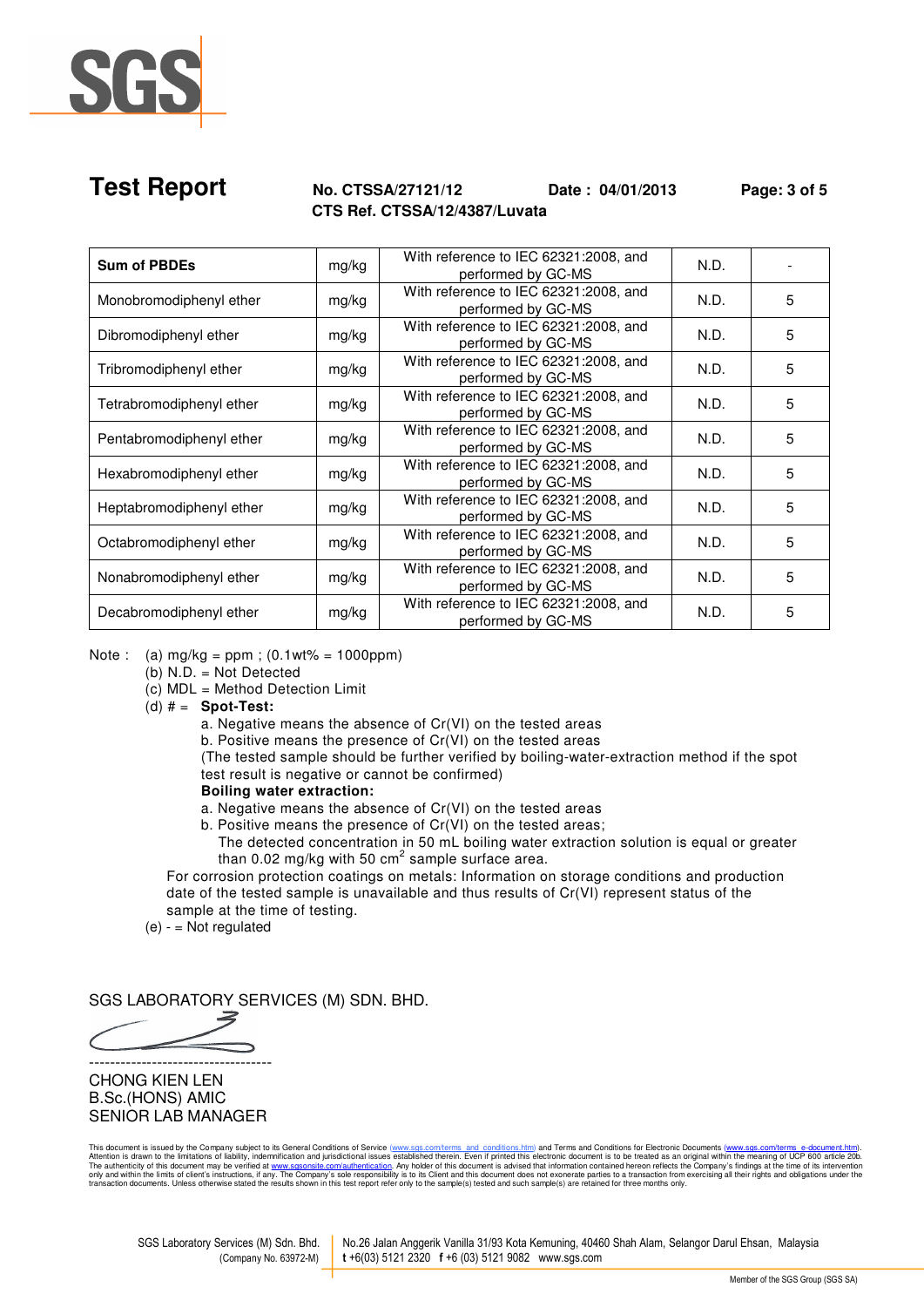

**Test Report No. CTSSA/27121/12 Date : 04/01/2013 Page: 4 of 5 CTS Ref. CTSSA/12/4387/Luvata** 

Test Part Description :

Sample Description : DHP



SGS authenticate the photo on original report only

SGS LABORATORY SERVICES (M) SDN. BHD.

-----------------------------------

CHONG KIEN LEN B.Sc.(HONS) AMIC SENIOR LAB MANAGER

This document is issued by the Company subject to its General Conditions of Service (<u>www.sess.com<sup>pl</sup>erns and conditions filesting and Conditions (including the Company). Attention is drawn to the term is the company's fi</u>

SGS Laboratory Services (M) Sdn. Bhd. No.26 Jalan Anggerik Vanilla 31/93 Kota Kemuning, 40460 Shah Alam, Selangor Darul Ehsan, Malaysia (Company No. 63972-M) **t** +6(03) 5121 2320 **f** +6 (03) 5121 9082 www.sgs.com